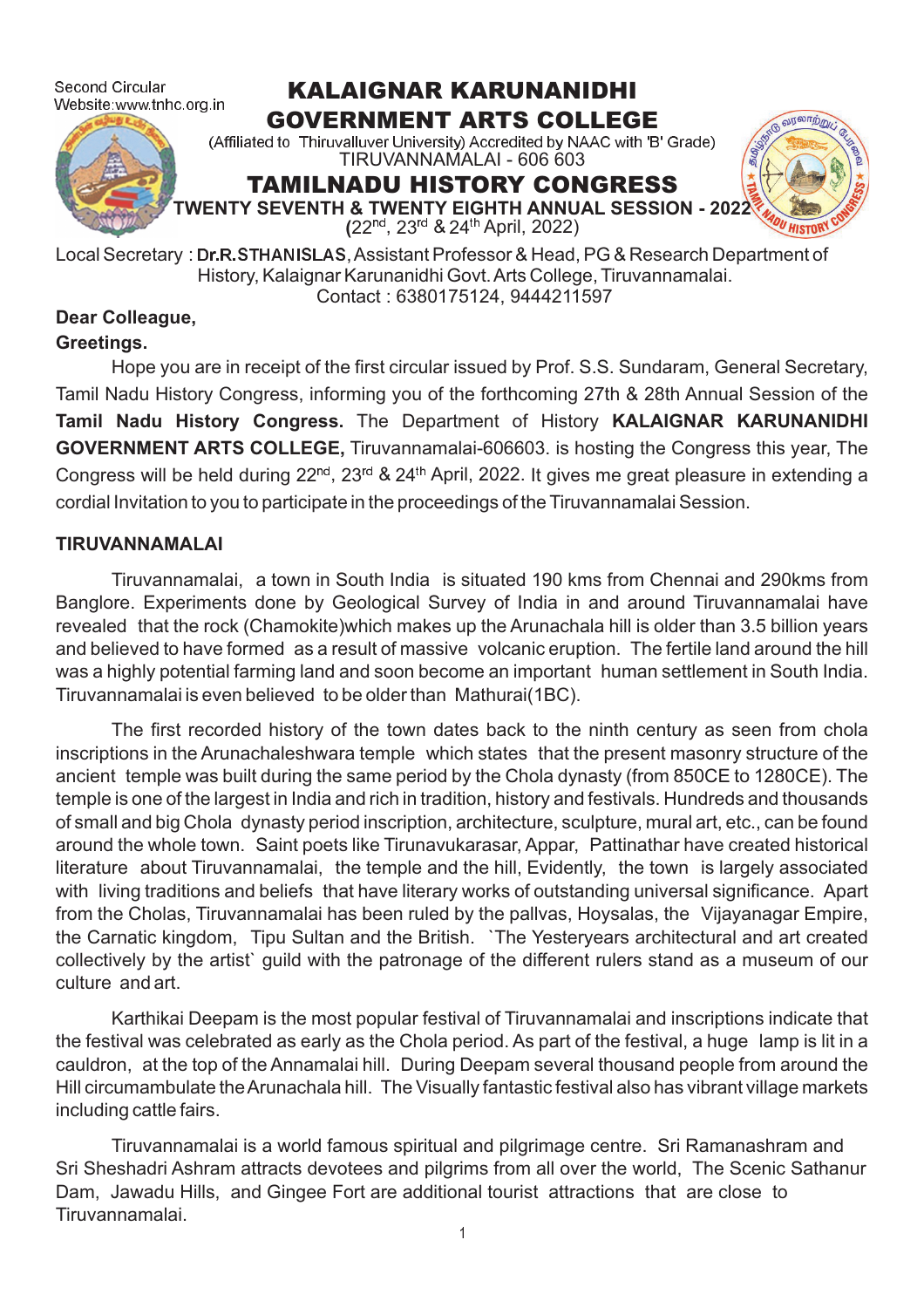#### MILESTONE OF THE COLLEGE

Goverment Arts College, Tiruvannamalai was started in 1966 as per G.O.M.No.502 Edn.dt.05.071966 to cater to the needs of thousands of students coming out of higher secondary schools in and around Trivannamalai for higher studies. The number of dropouts at school level was found in higher secondary schools. Realising the need to provide higher education at low cost, the Goverment of Tamil Nadu established this college which offers 14 U G and 11 PG Programmes, with a strength of about 6000 students it was awarded B-Grade certified by the NAAC in 2016. Now the college is offering M.Phil and Ph.D (Full-Time and Part-Time) Research Programmes also.

#### THE DEPARTMENT OF HISTORY

The Department of History, founded along at the inception of the college in 1969, soon grew into a full fledged Under-Graduate Department offering History Course in English and Tamil Mediums. In 2004, MA History was introduced under self-Financing Programme and it has been converted into an aided Course. Now the Department is also offering M.Phil., and Ph.D. Research Programmes, both Full time and Part-time. The strong faculty and steadfast students of the department have proved their expertise in organizing State level, National level and International level Seminars, Conferences and workshops. in the Department and it has a strength of about 800 Students.

#### HISTORIAN TO BE HONOURED

Tamilnadu History Congress will honour. Prof. K. Sadasivam, Former Professor & Head, Department of History, Manonmaniam Sundaranar University, Tirunelveli during this Session.

#### ENDOWMENT LECTURES

**The TNHC Endowment Lecture** established by Government Arts College, Coimbatore, will be **Dr. G. Viswanathan Endowment Lecture** established by Dr. G. Viswanathan, Former Professor, Madurai Kamaraj University, Madurai. *Prof. NKNR Endowment Lecture* established by *Dr. M. Thilakavathy Endowment Lecture* established by Dr. M. Thilakavathy, Former Associate delivered by **Prof. R. Mathivanan,** Former Director, Agara Mudali Thitta Iyakkam, Chennai. Vice-Chancellor, Education University, Chennai, will be delivered by Prof. T. Ramasamy, Former Prof. N. Rajendran, Former Vice-Chancellor, Alagappa University, Karaikudi, will be delivered by Dr. N. Rajappan, Former Head of the Department of History, Scott Christian College, Nagercoil. Professor & Head, Department of History and Tourism & Travel Management, Ethiraj College for Women, Chennai will be delivered by **Dr. M. Thavamani,** Former Principal, Ethiraj College for Women, Chennai.

#### RESEARCH PAPER

Kalaignar Karunanidhi Goverment Arts Collage, Tiruvannamalai on or before 16<sup>th</sup> April 2022. Research papers are invited from the members of the Tamilnadu History Congress. These should be based on original research providing new data and interpretation on Ancient,Medieval or Modern periods of the History of Tamil Nadu. The papers could be presented either in English or Tamil. The research papers not exceeding 8 pages should be neatly typed in double space in A4 size paper on one side with endnotes at the end of the article [for style sheet refer TNHC Website]. The research papers along with 150 words summary processed in MS word A via e-mail may be sent to **tiruhistoryconfe@gmail.com** and the same should reach (by post or email) the Local Secretary **Dr.R.Sthanislas,** Assistant Professor & Head, PG & Research Department of History For research papers in Taiml, kindly copy the font and send it along with the article by e-mail. A copy of the Research paper and its abstract should reach the General Secretary by e-mail.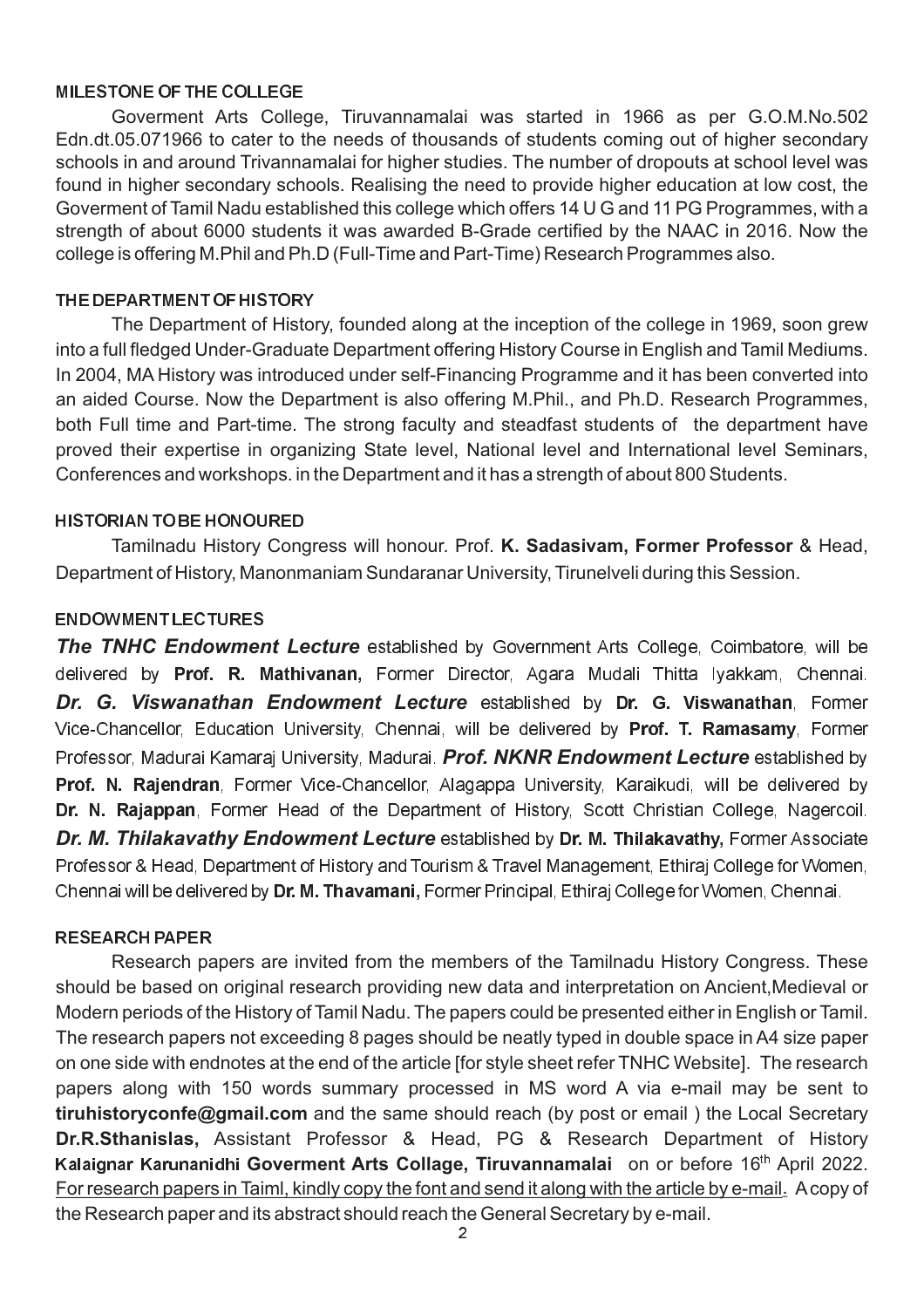#### *Contact:* **General Secretary** E-mail: tnhcgeneralsecretary@gmail.com **Mobile:** 95660 80351, 90804 87578

**Local Secretary** E-mail: tiruhistoryconfe@gmail.com

**Mobile:** 94442 11597, 63801 75124

Life and Annual Members of TNHC are requested to send their e-mail id to

**General Secretary** E-mail id, mentioned above

Members of TNHC are invited to send their articles for the Endowment Prizes mentioned below:

#### **Dr. Prema Kasthuri Endowment** Women Studies

### **Dr. S. Govindaraju Endowment** Art and Cultural History

**Vanavarayar Foundation Endowment** Freedom Movement

#### **Prof. G. Thangavelu Endowment** Historiography

Articles should reach the Local Secretary (hard copy ) and the General Secretary (Soft copy by E-mail ) <u>on or before 16<sup>th</sup> April, 2022</u>

Note : 1. Articles by single author alone will be considered for endowment prize. 2.One member - one article -one endowment prize only. 3.Mention the name of the Prize for which the article is to be considered.

## DELEGATE FEE

The outstation delegate fee is Rs.1000/- Delegates who do not need accommodation can get themeslves registered as Local delegates with a fee of Rs.750/-. A special provision is made for bonafide Ph.D/M.Phil/PG scholars and students The scholar / student delegate shall pay Rs.750/- as registration fee (both Outstation and Local ) The scholar / student delegates will be given dormitory type of accommodation only (Men / / Women separately ). Scholar / student delegates ought to be certified by the H.O.D or the Head of the institution where they study. Accommodation will be provided on first come first served basis only.

The delegate fee should be paid in advance by Demand Draft obtained from any nationalized bank drawn in favour of " The Principal, Govt. Arts College, Tiruvannamalai " should reach the Local Secretary on or before 16<sup>th</sup> April, 2022, Delegates should please note that they are requested to pay the delegate fee before 16<sup>th</sup> April, 2022 to arrange for a comfortable stay.

### **REGISTRATIONANDACCOMMODATION**

Registration will be done at the K.K Govt. Arts College on 21<sup>st</sup> April 2022 from 4.00 p.m. onwards. After these formalities,delegates will be taken to their respective places of accommodation. **MEMBERSHIP**

The membership in the Tamil Nadu History Congress is open to all those who are interested in the study of History irrespective of the basic discipline to which they belong. The existing Annual Members of the Congress are requested to become Life Members by paying Rs.3000/- or renew ther Annual Membership by sending Rs.200/- The membership fee may be sent by way of M.O/D.D drawn in favour of the Treasurer, Tamil Nadu History Congress addressed to **Dr. T. Abdul Khadar,** Associate Professor, Department of Historical Studies, The New College, Chennai (Mobile:9841231628)New members are welcome to join the T.N.H.C. by paying any one of the above subscriptions.

The delegates are requested to send the duly filled in form attached with this circular to the Local Secretary on or before 16<sup>th</sup> April, 2022. Additional forms may be photocopied.

**Looking forward to the pleasure of meeting you at Kalaignar Karunanidhi Govt. Arts College, Tiruvannamalai.**

With warm regards.

droois

Principal Dr.G.Krishnan, Ph.D.,

Your's Sincerely. (Dr.R.STHANISLAS)

Local Secretary

Kindly log on the TNHC Website: www.tnhc.org.in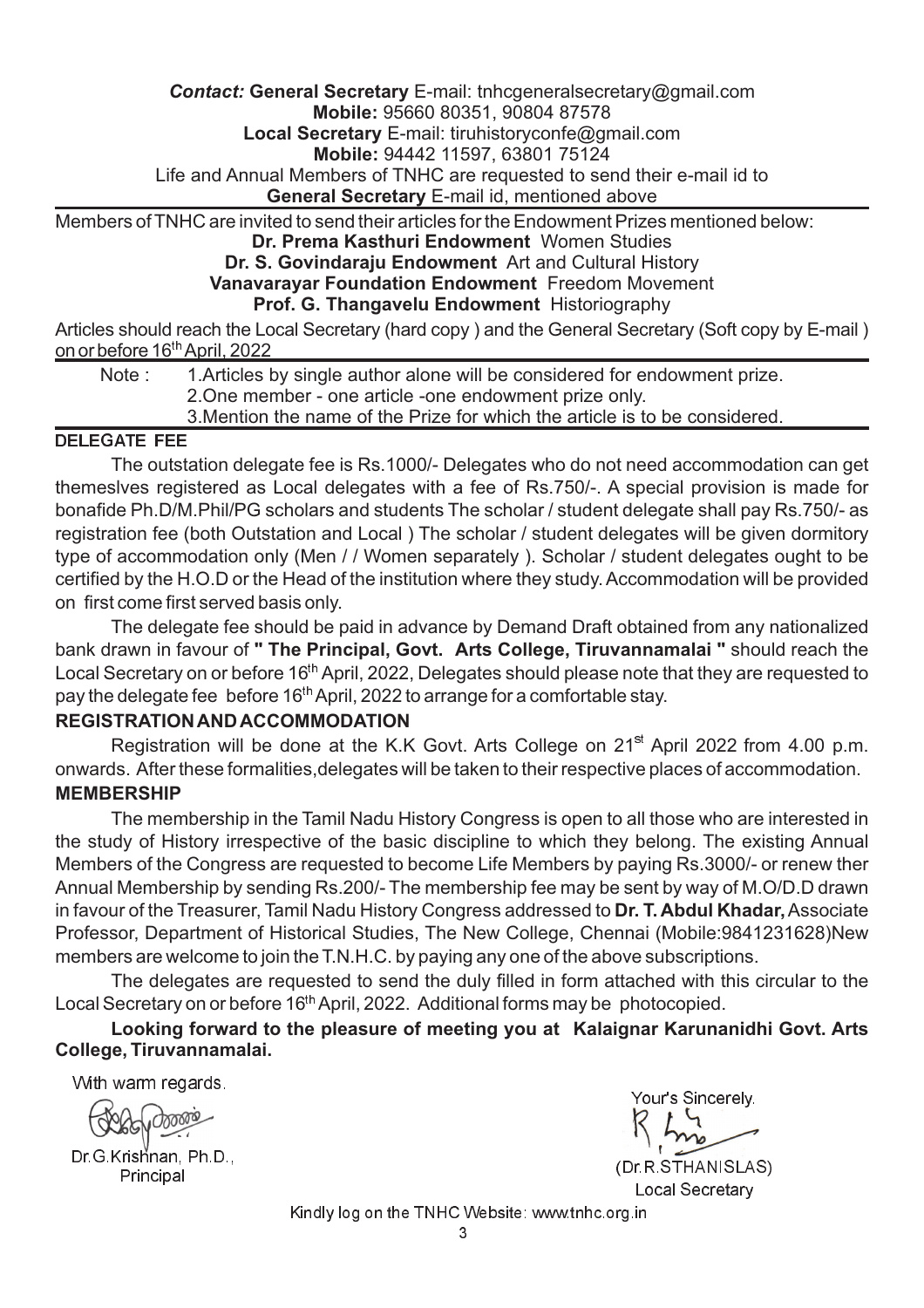#### PRINTED MATTER

Book Post

From  $\qquad \qquad \begin{array}{c} \text{I0.} \end{array}$ Dr.R.STHANISLAS, Ph.D., Local Secretary, TNHC Assistant Professor & Head PG & Research Department of History Kalaignar Karunanidhi Govt. Arts College Tiruvannamalai - 606 603. Cell : 9444211597, 6380175124